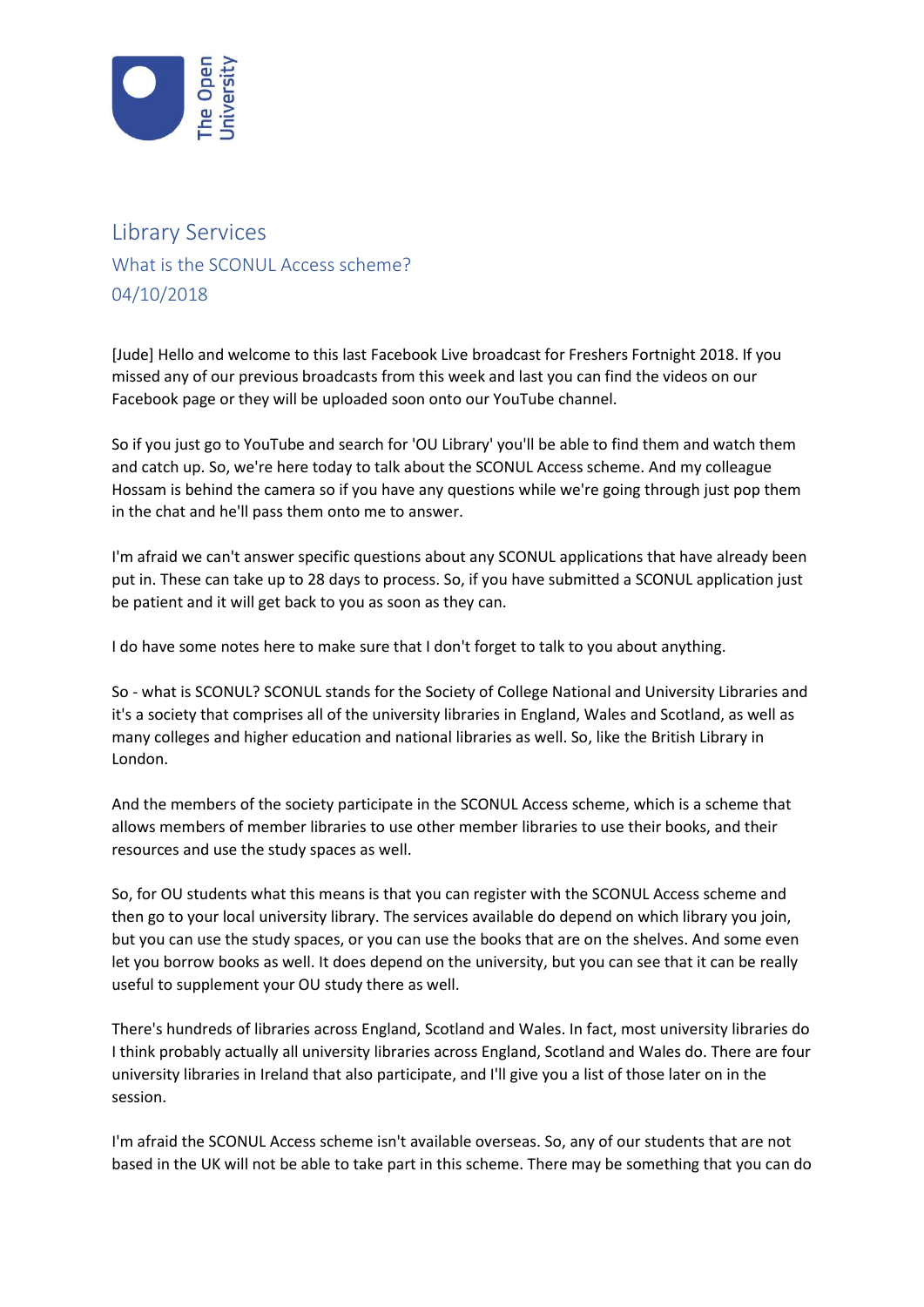

locally. You can either approach your British Consul for advice, or you could approach your local university library directly to see if you can access their resources there as well.

So, what are the benefits for OU students? As I mentioned, you can access and potentially borrow books that you might not otherwise be able to access.

And we do get lots of feedback that the SCONUL Access scheme gives our students the opportunity to have a quiet place to study away from home. We all know that home is full of distractions - you've got the kids, and the dogs, and the housework, and that's a very interesting television programme going on there. So, you are able to just get out of the house and go somewhere that's really quiet, so you can spend some hours just dedicated to your study. And we get lots of feedback that it's really, really worthwhile and helps our students through their studies.

So now what I'm going to do is I'm going to go to the screen over here, where I've logged into the OU Library website. So just www.open.ac.uk/library. And now I'll show you where you can register for the SCONUL Access Scheme. So, this is just the homepage, and there is a link here called SCONUL Access scheme. So, if I click on that - I'm hoping that it's going to be quite quick - and this gives you all the information that you need to register with the SCONUL Access scheme. If I scroll down here we've got a bit of information which I'd advise you to read through just so you know what it's all about. And then you can find the link here to the SCONUL Access website.

You need to register on the SCONUL Access website first, by filling in all your details. There's a couple of steps here, so 'Tell us what kind of user you are'. And you'll select 'Distance Learning Student'. And then, 'Tell us the name of your institution', and it's Open University. Press find - hopefully again it won't take too long to load. And then it gives you a massive list of all the different universities that you can join as part of the SCONUL Access scheme.

So, you've got Bangor University there for example, Brunel University. Like I said there's hundreds in there so you just have to select. And then what you do is you use your PI number, your unique personal identifier number when it asks you for your ID number. And once your application goes through it then gets processed here in the Open University library.

And what we'll do is we will send you an Open University library card if you haven't already been sent one. So, you do not need to register separately for an Open University library card. One will be sent to you once we've processed your application that you submitted through the SCONUL website.

Like I mentioned earlier it can take up to 28 days at the moment to process your application. You can imagine we've got thousands to get through. But don't worry we will get to you and you will get your SCONUL card so you can start using your local library.

What will also be sent to you along with your library card is details of how to logon to the EDUROAM WIFI service. This is a national service that lets you logon to the university library WIFI using your OU username and password. So that's really great you can logon to the WIFI, use the high-speed internet, access the licenced resources online, or whatever you need to access on your module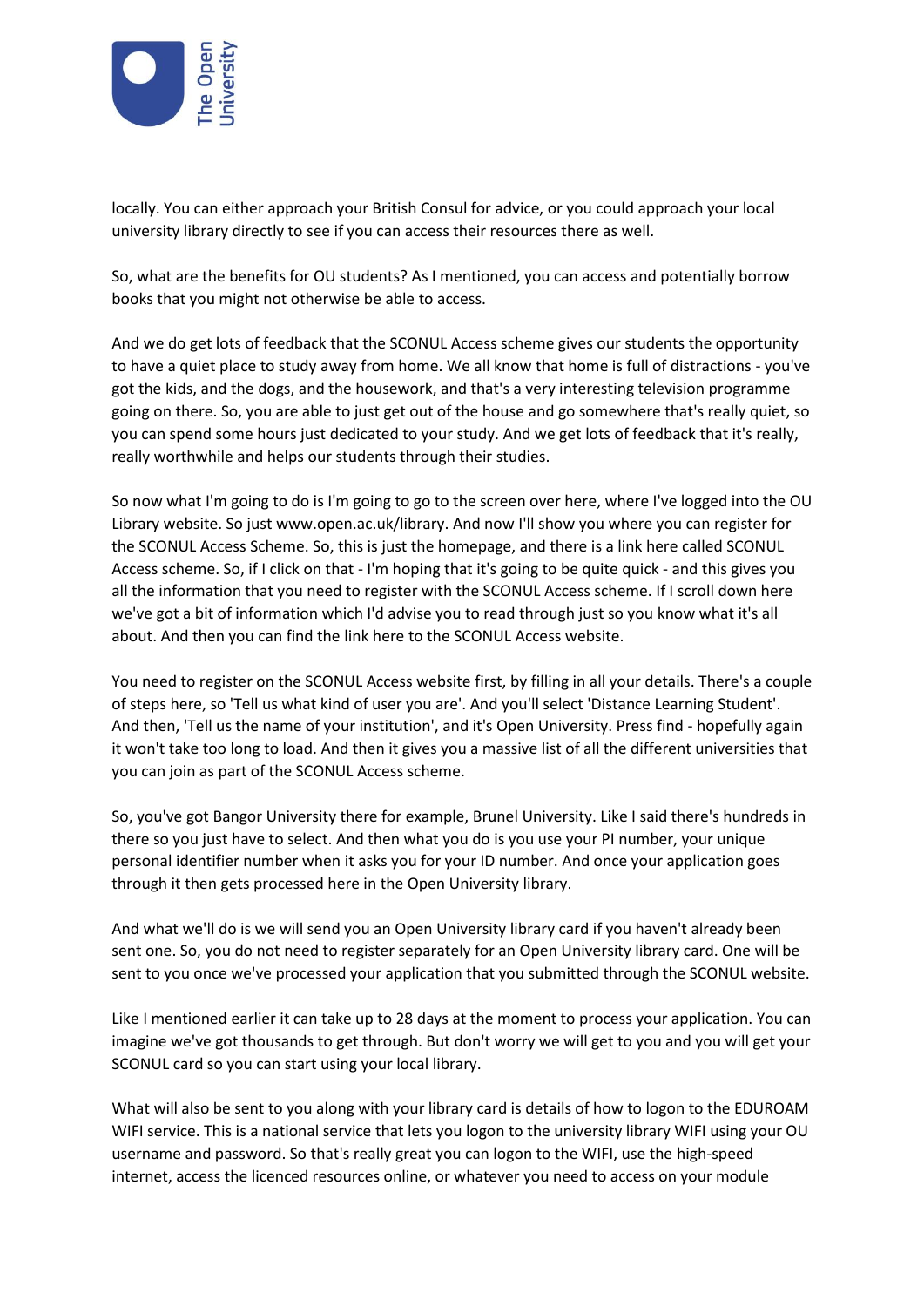

website using your own device at your local library.

So, I had a quick look down this list just to give you an example of how far the coverage of SCONUL goes and we have everything from Falmouth University down in Cornwall, up to Shetland and Orkney colleges right off the coast of Scotland. The University of Westminster in London is a library that allows you to use their services as well. As well as libraries at Durham and South Wales.

I mentioned that there are only four universities in Ireland that are part of the SCONUL Access scheme and that is - I have the list here - the University of Limerick, University College Dublin, the National University of Ireland in Galway, and the University of Ulster in Belfast. So those are the four in Ireland that you'll be able to register with, so hopefully you'll be close by one of those and you'll be able to use them as well.

But if you don't have a local university library, if you're in a little village where you don't have one that's easily accessible to you, don't forget that you can always use your local public library as well. Most public libraries have reading rooms for quiet study, quite a lot of them have got reference books which you may not be able to borrow but you can at least use and refer to and read when you're on site. And most of them have access to WIFI through public WIFI services such as The Cloud. So don't forget to look into your local public libraries as well as a place to study away from home.

And as always, if you need help with anything, if you have any questions about your application if it's taken more than 28 days for example and you really urgently need it, you can contact the library helpdesk. You can find the contact details on the library website. On every page of the library website look on the right-hand side down the bottom, there's a contact us link. And someone is available via webchat 24/7 to give you advice. And the office here is open 9-5 Monday to Friday if you want to give us a call.

And that was pretty much all I wanted to talk to you about today with regards to SCONUL. I don't know if we've had any questions come through?

[Hossam] We've had a question from Amanda saying "I clicked the university near me and a new page loaded which says: Please note, you must register for the scheme via this page before you start the application process. The 'this page' link takes me back to the previous page that brought me here. If I fill in the details on this page, it requires library ID which I don't have."

[Jude] Right, so your library ID is your PI number. So it's not your OUCU it's your PI number, your Personal Identifier number so your unique student number. If you're registering for a second library you'll have your library ID. But your first ever library that you register with use your student personal identifier and then you'll be able to register with that and then we'll register you on all our systems and send you a library card and so you'll be able to go and use your local university library.

With regards to the back and forth, if that was an issue on the Open University library page drop us an email. It's library-help@open.ac.uk and then we'll be able to look into it. But if it was the SCONUL page that I was showing you earlier Possibly let us know about that as well because we'll be able to